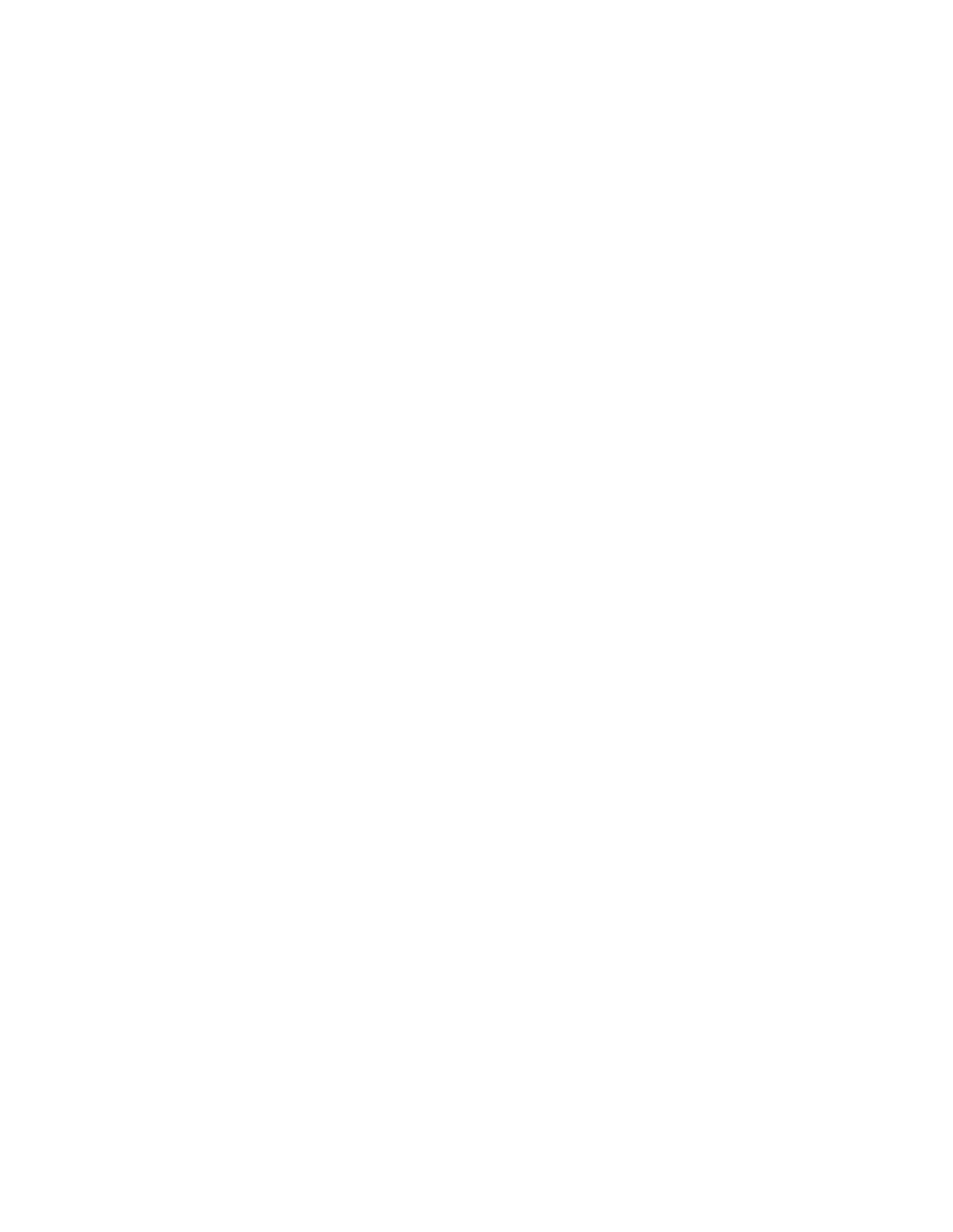ADDED ENTRIES:

COUNTY GOVERNMENT—RECORDS AND CORRESPONDENCE ELECTIONS—NEBRASKA—PERKINS COUNTY MARRIAGES—NEBRASKA—PERKINS COUNTY MILITIA LISTS—NEBRASKA—PERKINS COUNTY MOTOR VEHICLE TAXATION—NEBRASKA—PERKINS COUNTY SCHOOL LANDS—NEBRASKA—PERKINS COUNTY TAXATION—NEBRASKA—PERKINS COUNTY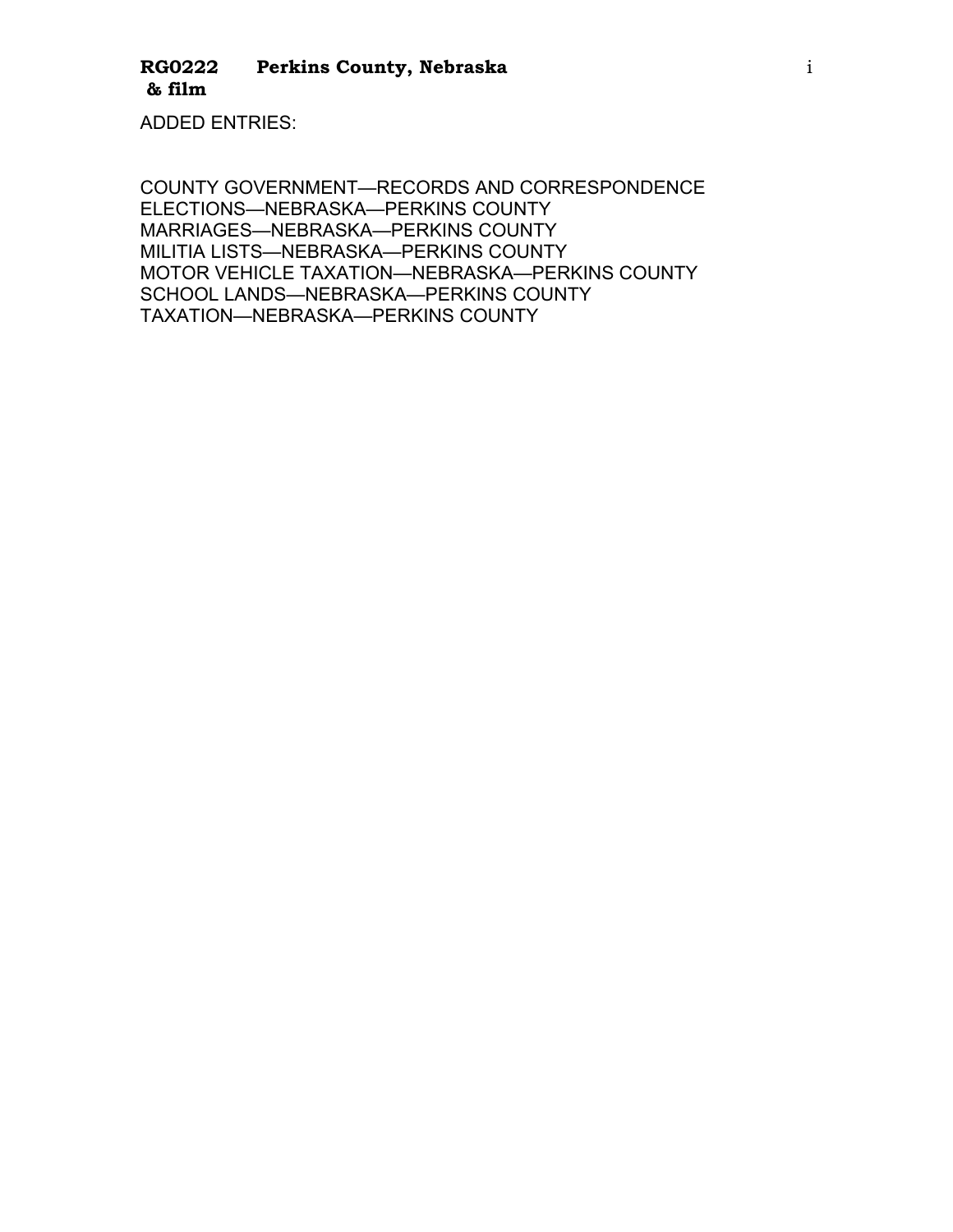#### **SCOPE AND CONTENT NOTE**

The records of Perkins County, Nebraska, are arranged into nine subgroups: 1) County Assessor (no records); 2) County Treasurer, 1886-1965; 3) County Board of Commissioners, 1888-1975; 4) County Clerk, 1888-1986; 5) Register of Deeds (no records); 6) County Court (no records); 7) District Court (no records); 8) Superintendent of Schools (no records); and 9) School District Records (no records).

The bulk of the collection exists in Subgroup Two, County Treasurer, which is divided into five series: 1) Tax Lists, Real Estate and Personal, 1887-1963; 2) Delinquent Tax Lists, 1900 & prior; 3) Tax Sale and Redemption Records, 1888-1912; 4) Motor Vehicle Tax Lists, 1935-1948; 5) Special Assessments (no records); 6) School Land Ledgers, 1886-1926.

Subgroup Three contains the minutes of the County Board, 1888-1975 on three reels of microfilm.

Subgroup Four, is arranged into eight series: 1) Marriage Records, 1888-1986; and 2) Election Records, 1888-1974; 3) Bond Records (no records); 4) Professional Registers (no records); 5) Brand and Estray Records (no records); 6) Articles of Incorporation (no records); 7) Militia Lists & Rosters, 1912-1914; and 8) Census Records (no records) Series one and two are on microfilm. The marriage records were microfilmed by the Genealogical Society of Utah in 1995. Election records consist of Abstracts of votes cast in primary and general elections of the county. The records of Series eight are militia lists for 1912 & 1914.

There are no records in storage for Subgroups five through nine. The county treasurer's records were transferred to the state archives in April 1975. The Election records were loaned for microfilming by the county and microfilmed by the Historical Society. The County Board proceedings were copied from security microfilm.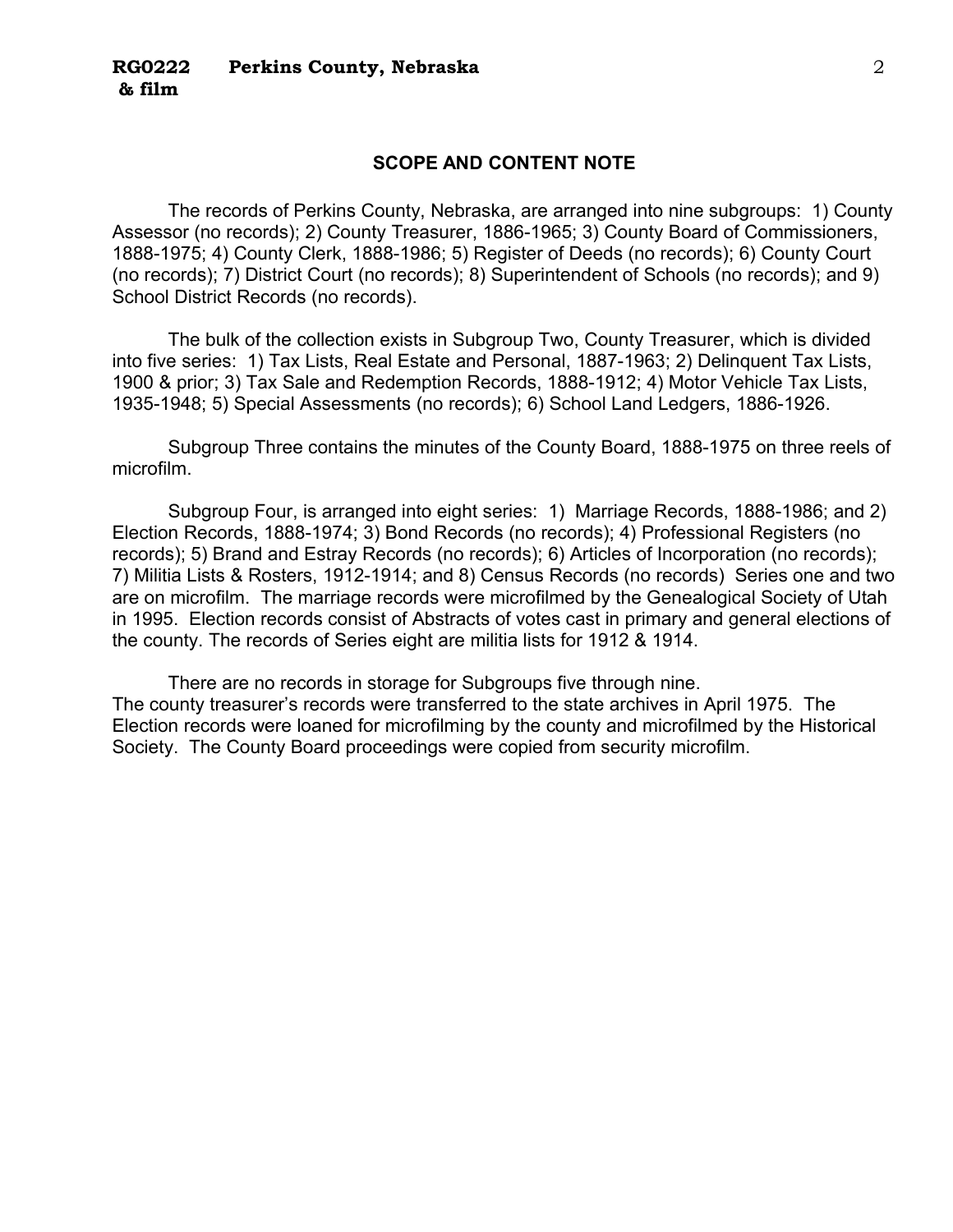## **DESCRIPTION**

# **SUBGROUP ONE ASSESSMENT RECORDS**

The State Archives has no records in storage for Perkins County Assessments

film

# **SUBGROUP TWO COUNTY TREASURER, 1886-1963**

| film |                                 |
|------|---------------------------------|
|      | SERIES ONE TAX LISTS, 1887-1963 |

| $V.01-02$ | 1887      | Tax List, Real & Personal                  |
|-----------|-----------|--------------------------------------------|
| V.03      | 1888      | Tax List, Real & Personal                  |
| V.04      | 1888-1889 | Tax List, Real & Personal                  |
| V.05      | 1889      | Tax List, Real & Personal                  |
| V.06      | 1890      | Tax List, Real & Personal                  |
| V.07      | 1891      | Tax List, Real & Personal                  |
| V.08      | 1892      | Tax List, Real & Personal                  |
| V.09      | 1893      | Tax List, Real & Personal                  |
| V.10      | 1894      | Tax List, Real & Personal                  |
| V.11      | 1895      | Tax List, Real & Personal                  |
| V.12      | 1896      | Tax List, Real & Personal                  |
| V.13      | 1897      | Tax List, Real & Personal                  |
| V.14      | 1898      | Tax List, Real & Personal                  |
| V.15      | 1899      | Tax List, Real & Personal                  |
| V.16      | 1900      | Tax List, Real & Personal                  |
| V.17      |           | 1900 & prior Delinquent Tax List, Personal |
| V.18      | 1901      | Tax List, Real & Personal                  |
| V.19      | 1902      | Tax List, Real & Personal                  |
| V.20      | 1903      | Tax List, Real & Personal                  |
| V.21      | 1904      | Tax List, Real & Personal                  |
| V.22      | 1904      | Tax List, Real & Personal                  |
|           |           | Includes RE Assessments 1905               |
| V.23      | 1905      | Tax List, Real & Personal                  |
| V.24      | 1906      | Tax List, Real & Personal                  |
| V.25      | 1907      | Tax List, Real & Personal                  |
| V.26      | 1908      | Tax List, Real & Personal                  |
| V.27      | 1909      | Tax List, Real & Personal                  |
| V.28      | 1910      | <b>Missing</b>                             |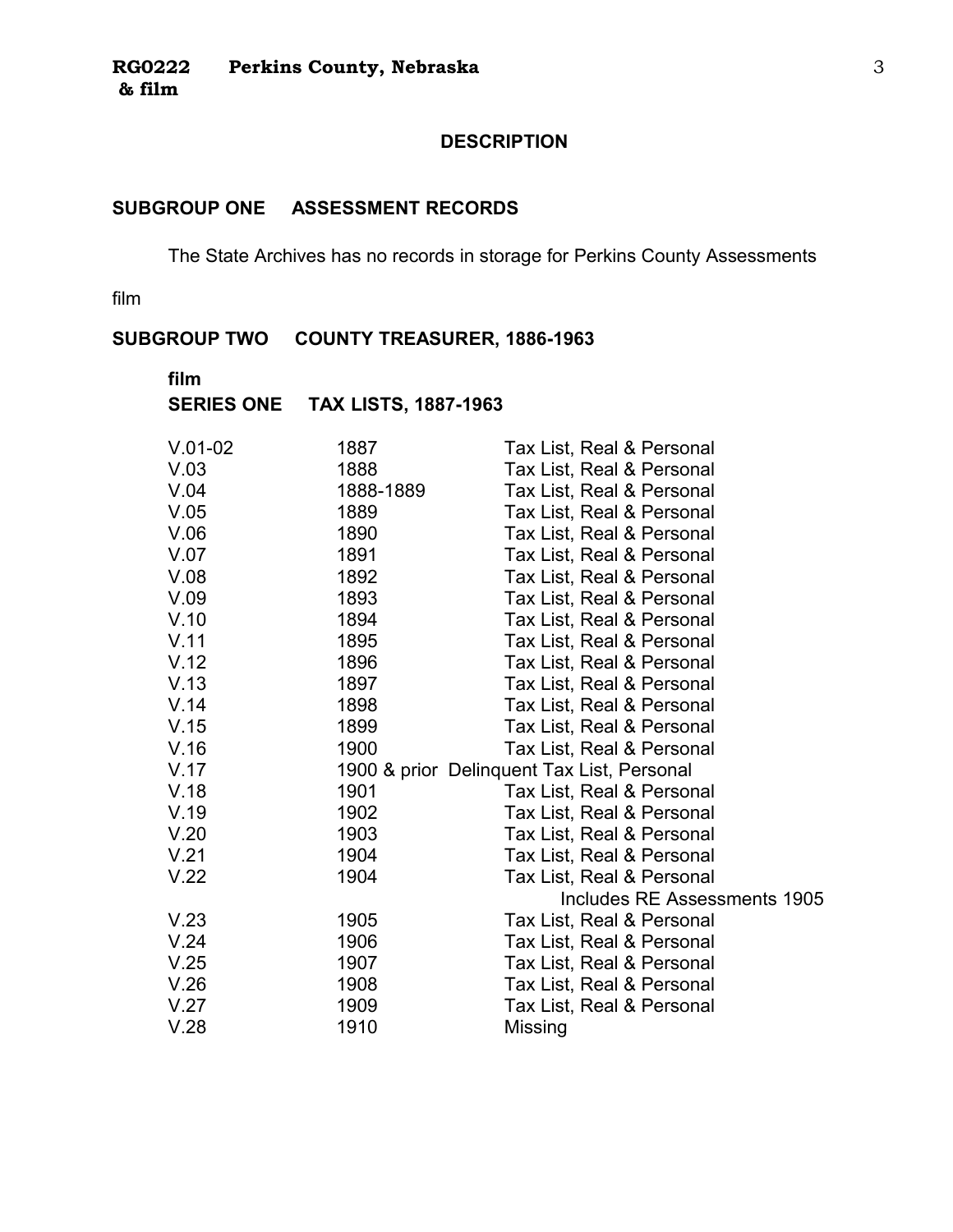**SUBGROUP TWO COUNTY TREASURER, 1886-1963** �

# **film**

# **SERIES ONE TAX LISTS, 1887-1963**

| V.29      | 1911      | Tax List, Real & Personal                                        |
|-----------|-----------|------------------------------------------------------------------|
| V.30      | 1912      | Tax List, Real & Personal                                        |
| V.31      | 1913      | Tax List, Real & Personal                                        |
| V.32      | 1914      | Tax List, Real & Personal                                        |
| V.33      | 1915      | Tax List, Real & Personal                                        |
| V.34      | 1916      | Tax List, Real & Personal                                        |
| V.35      | 1917      | Tax List, Real & Personal                                        |
| V.36      | 1918      | Tax List, Real & Personal                                        |
| V.37      | 1919      | Tax List, Real & Personal                                        |
| V.38      | 1920      | Tax List, Real & Personal                                        |
| V.39      | 1921      | Tax List, Real & Personal                                        |
| V.40      | 1922      | Tax List, Real & Personal                                        |
| V.41      | 1923      | Tax List, Real & Personal                                        |
| V.42      | 1924      | Tax List, Real & Personal                                        |
| V.43      | 1925      | Tax List, Real & Personal                                        |
| V.44      | 1926      | Tax List, Real & Personal                                        |
| V.45      | 1927      | Tax List, Real & Personal                                        |
| V.46      | 1928      | Tax List, Real & Personal                                        |
| V.47      | 1929      | Tax List, Real & Personal                                        |
| V.48      | 1930      | Tax List, Real & Personal                                        |
| V.49      | 1931      | Tax List, Real & Personal                                        |
| V.50      | 1932      | Tax List, Real & Personal                                        |
| $V.51-66$ | 1933-1948 | Tax Lists, Personal                                              |
| $V.67-70$ | 1949-1952 | <b>Tax Lists, Personal</b><br><b>Include Motor Vehicle Taxes</b> |
| $V.71-81$ | 1953-1963 | <b>Tax Lists, Personal</b>                                       |

NOTE: Microfilm record for Series One begins on next page �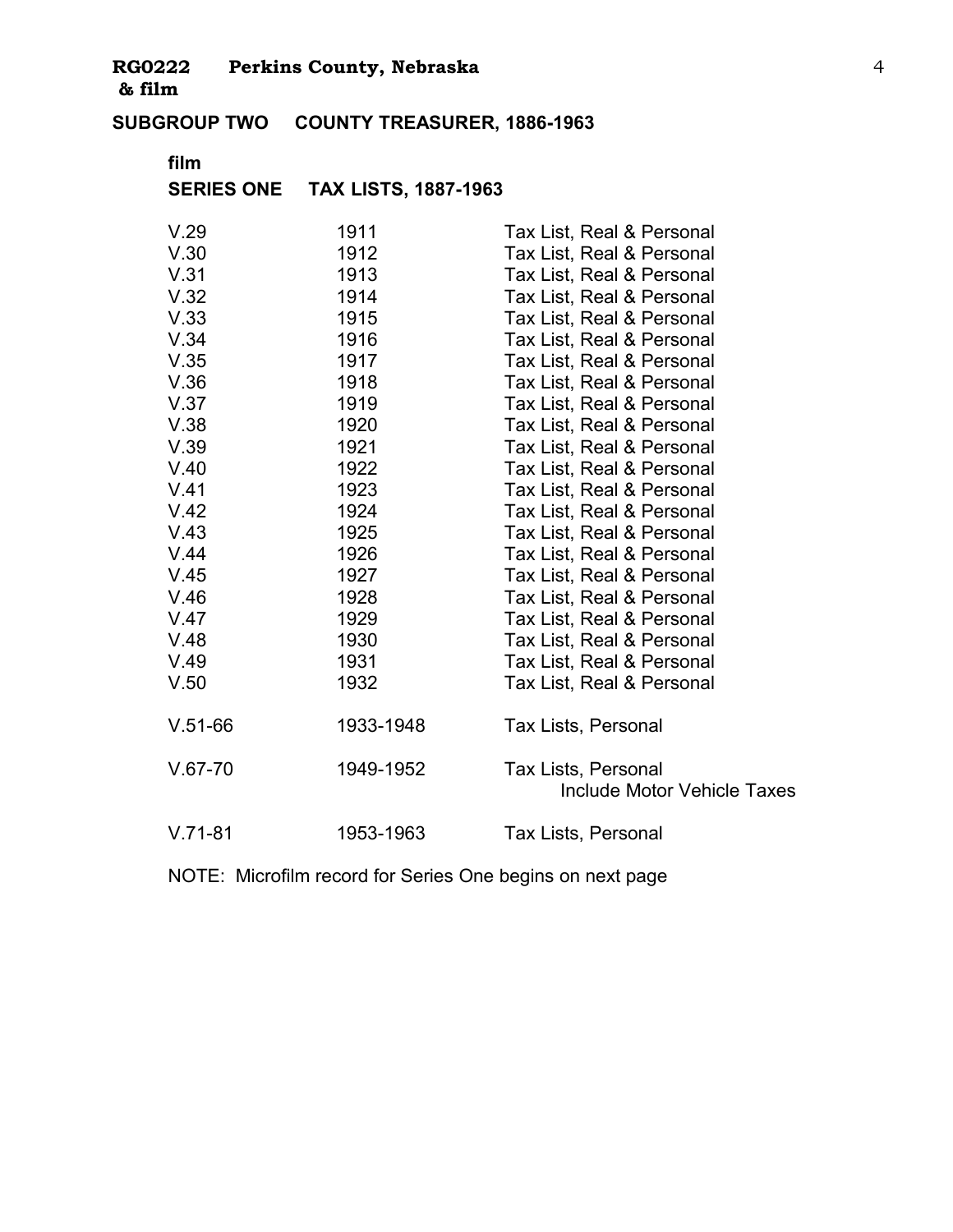# **Film**

## **SERIES ONE TAX LISTS – MICROFILM RECORD MP3983**

### **NOTE: Personal Tax Lists follows Real Estate in each volume. For the most part, precincts are filmed in alpha order.**

| <b>Roll #01</b><br>611 images<br>1258 pp.<br>#22,637 | Tax Lists, Real & Personal, Vol. #1 (1887)<br>p.1 - Grace Pct., Real Estate-Lands, S8-T19N-R4W<br>thru<br>Tax Lists, Real & Personal, Vol. #5 (1889)<br>p.57, Lincoln Land Company<br>Madrid Precinct, S13-T10N-R37W                                                                                                       |
|------------------------------------------------------|----------------------------------------------------------------------------------------------------------------------------------------------------------------------------------------------------------------------------------------------------------------------------------------------------------------------------|
|                                                      | NOTE: Dates are not in numerical order for volume 1<br>Vol. 1, p.58 is dated 1885<br>Vol. #2, pp.75-128 is Tax Receipt Ledger<br>giving residence of owner & amounts paid<br>Vol. #2, pp. 129-149 are blank and not filmed<br>Vol. #2, pp. 150-158 are recaps and remittances<br>Vol. #4 is indexed at beginning of volume |
| <b>Roll #02</b><br>660 images<br>1272 pp.<br>#22,638 | Tax Lists, Real & Personal, Vol. 5 cont (1889)<br>p.58, UPRR Lands<br>Madrid Precinct, S13-T10N-R37W cont.<br>thru<br>Tax Lists, Real & Personal, Vol. 9 (1893)<br>p.148, Real Estate-Lands<br>Yankee Precinct, S24-T09N-R36W                                                                                              |
| <b>Roll #03</b><br>665 images<br>1259 pp.<br>#22,639 | Tax Lists, Real & Personal, Vol. 9 cont (1893)<br>p.149, Real Estate-Lands<br>Yankee Precinct, S35-T09N-R36W cont.<br>thru<br>Tax Lists, Real & Personal, Vol. 13 (1897)<br>p.133, Real Estate-Lands<br>Woodson Precinct, S35-T12N-R36W                                                                                    |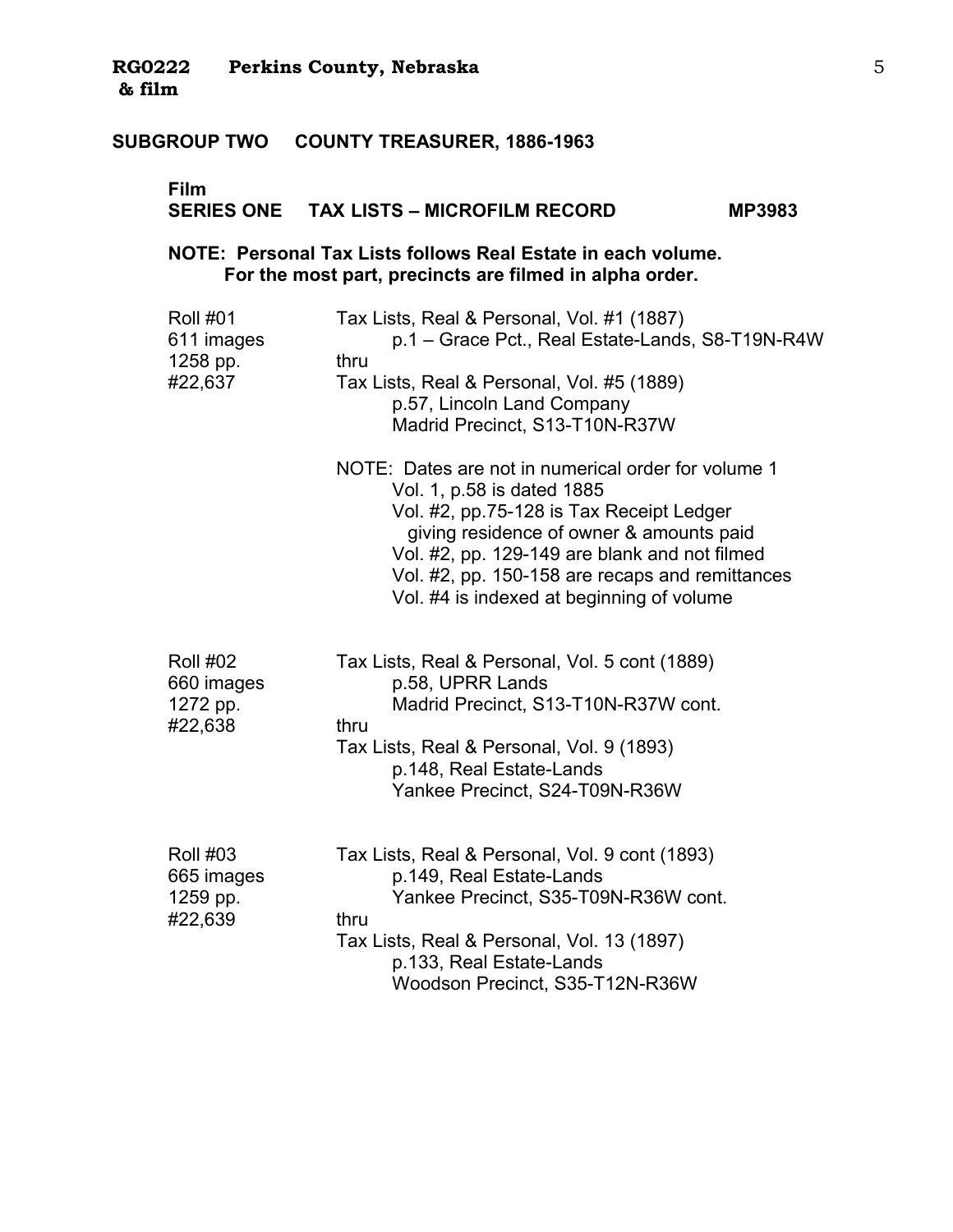# **Film**

#### **SERIES ONE TAX LISTS – MICROFILM RECORD MP3983**

**NOTE: Personal Tax Lists follows Real Estate in each volume. For the most part, precincts are filmed in alpha order.** 

| <b>Roll #04</b><br>653 images<br>1316 pp.<br>#22,640 | Tax Lists, Real & Personal, Vol. 13 cont. (1897)<br>p.134, Personal Tax List<br>Woodson Precinct, "A"<br>thru                |
|------------------------------------------------------|------------------------------------------------------------------------------------------------------------------------------|
|                                                      | Tax Lists, Real & Personal, Vol. 18 (1901)<br>p.46, Real Estate-Lands<br>Lisbon Precinct, S14-T10-R40W                       |
|                                                      | NOTE: V.17, Delinquent Tax List, 1900 & prior<br>Begins at frame #549 (58pp.)                                                |
| <b>Roll #05</b><br>620 images<br>962 pp.<br>#22,641  | Tax Lists, Real & Personal, Vol. 18 cont. (1901)<br>p.47, Real Estate-Lands<br>Lisbon Precinct, S15-T10N-R40W<br>thru        |
|                                                      | Tax Lists, Real & Personal, Vol. 21 (1904)<br>p.110, Real Estate-Lands<br>Marvin Precinct, S14-T10N-R35W                     |
| <b>Roll #06</b><br>632 images<br>1142 pp.<br>#22,642 | Tax Lists, Real & Personal, Vol. 21 cont. (1904)<br>p.111, Real Estate-Lands<br>Marvin Precinct, S15-T10N-R35W<br>thru       |
|                                                      | Tax Lists, Real & Personal, Vol. 25 (1907)<br>p.50, Real Estate-Lands<br>Liberty Precinct, S35-T10N-R38W                     |
| <b>Roll #07</b><br>624 images<br>1334 pp.<br>#22,643 | Tax Lists, Real & Personal, Vol. 25 cont. (1907)<br>p.51, Real Estate-Lands<br>Liberty Precinct, S01-T10N-R39W cont.<br>thru |
|                                                      | Tax Lists, Real & Personal, Vol. 29 (1911)<br>p.125, Real Estate-Lands<br>Marvin Precinct, S10-T10N-R35W                     |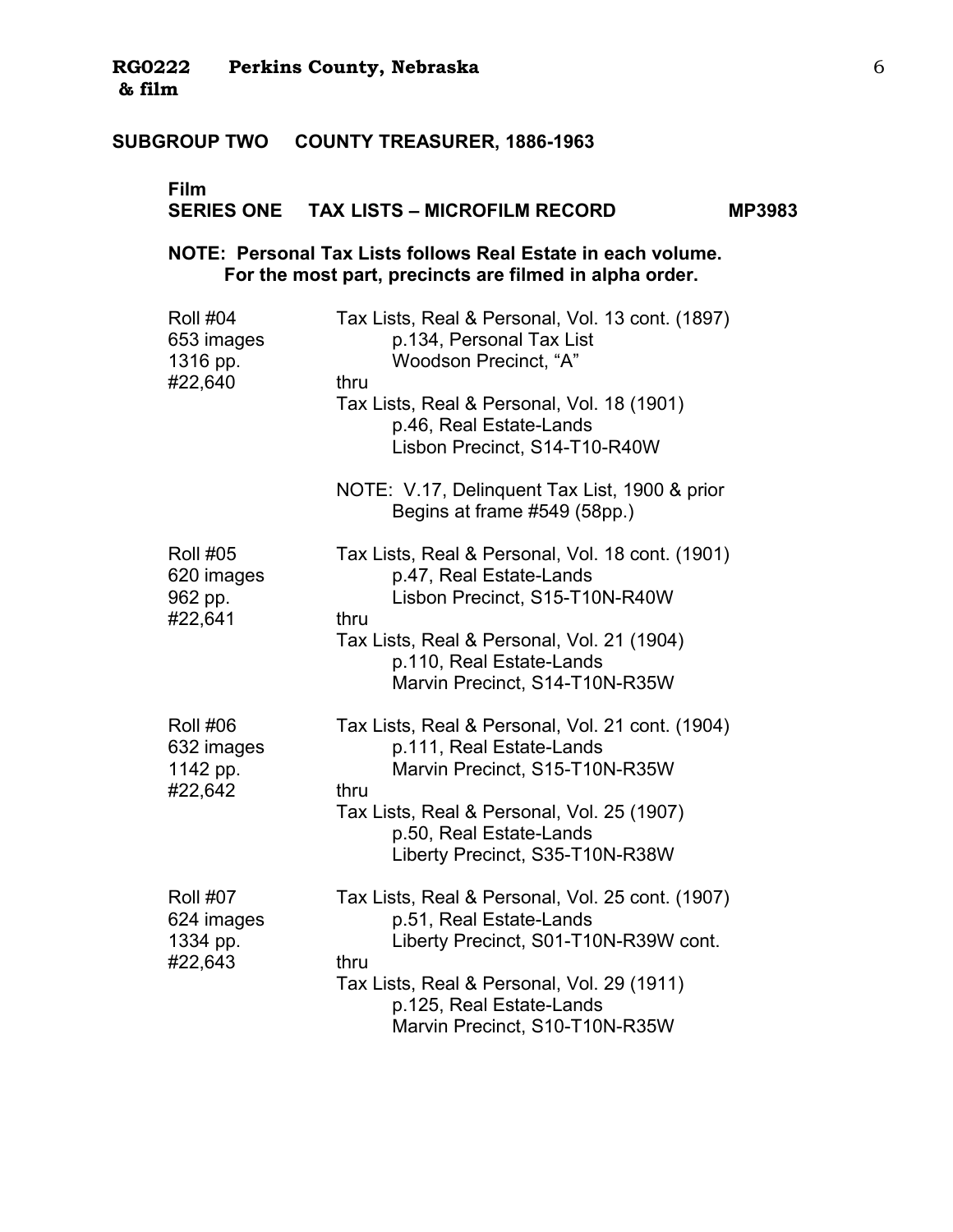| Film                                                 | SERIES ONE  TAX LISTS – MICROFILM RECORD                                                                                                                                                                                                                                                                  | <b>MP3983</b> |
|------------------------------------------------------|-----------------------------------------------------------------------------------------------------------------------------------------------------------------------------------------------------------------------------------------------------------------------------------------------------------|---------------|
| <b>Roll #08</b><br>625 images<br>1266 pp.<br>#22,644 | Tax Lists, Real & Personal, Vol. 29 cont. (1911)<br>p.126, Real Estate-Lands<br>Marvin Precinct, S11-T10N-R35W cont.<br>thru<br>Tax Lists, Real & Personal, Vol. 33 (1915)<br>p.38, Real Estate-Lands<br>Lisbon Precinct, S35-T09N-R40W<br>NOTE: V.29, start of Reel, Precinct not identified with target |               |
| <b>Roll #09</b><br>672 images<br>1356 pp.<br>#22,646 | Tax Lists, Real & Personal, Vol. 33 cont. (1915)<br>p.39, Real Estate-Lands<br>Lisbon Precinct, S01-T10N-R40W<br>thru<br>Tax Lists, Real & Personal, Vol. 37 (1919)<br>p.13, Real Estate-Lands<br>Grace Precinct, S32-T10N-R41W                                                                           |               |
| <b>Reel #10</b><br>655 images<br>1357 pp.<br>#22,647 | Tax Lists, Real & Personal, Vol. 37 cont. (1919)<br>p.14, Real Estate-Lands<br>Grace Precinct, S33-T10N-R41W cont.<br>thru<br>Tax Lists, Real & Personal, Vol. 40 (1922)<br>p.94, Real Estate-Lands<br>Woodson Precinct, S35-T11N-R35W                                                                    |               |
| <b>Reel #11</b><br>645 images<br>1270 pp.<br>#22,648 | Tax Lists, Real & Personal, Vol. 40 cont. (1922)<br>p.94, Real Estate-Lands<br>Woodson Precinct, S01-T11N-R36W<br>thru<br>Tax Lists, Real & Personal, Vol. 43 (1925)<br>p.76, Real Estate-Lands<br>Marvin Precinct, S19-T10N-R35W                                                                         |               |

**NOTE:** V.40, pp. 220-239 were blank and not filmed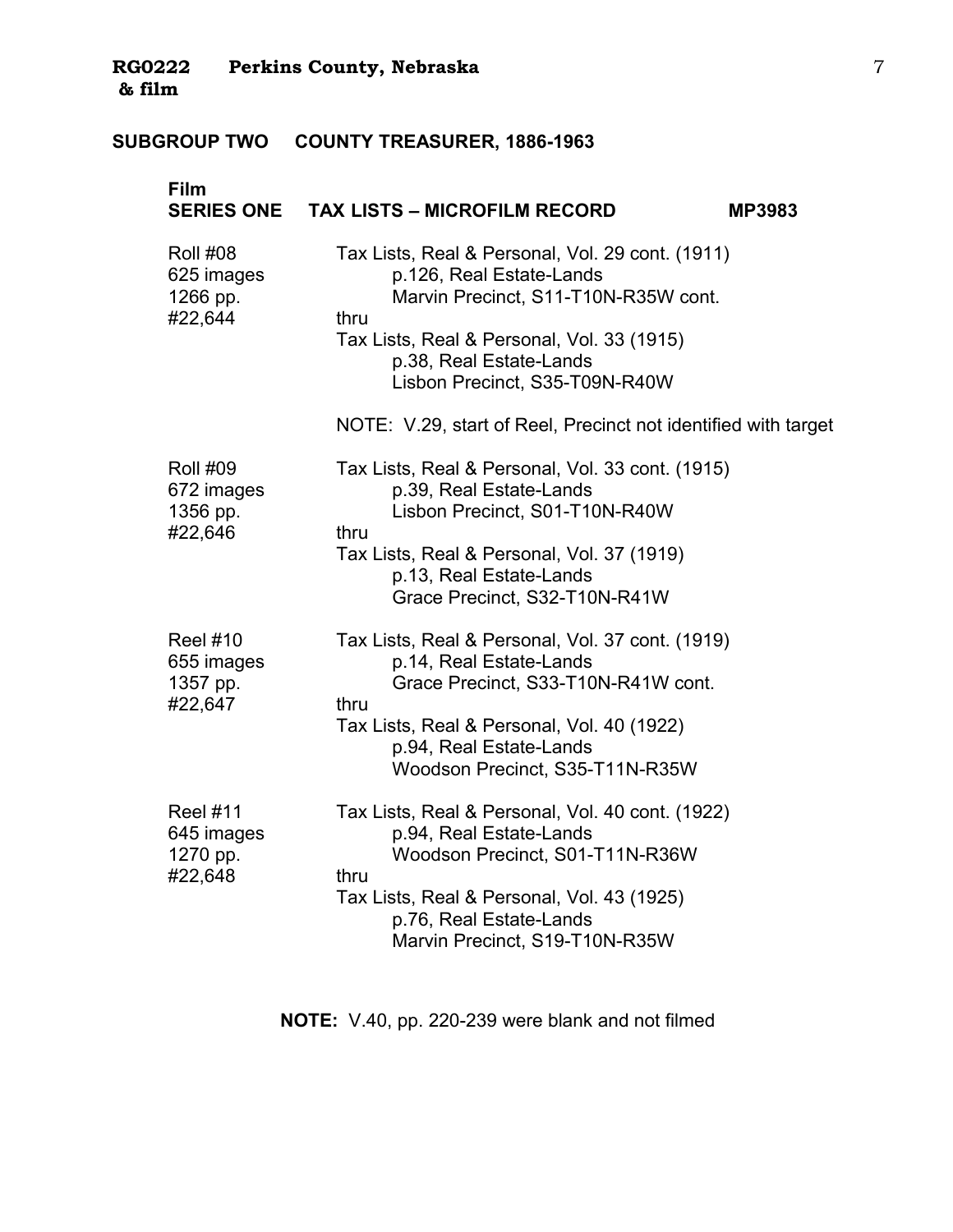| Film                                                 | SERIES ONE TAX LISTS - MICROFILM RECORD<br><b>MP3983</b>                                                                                                                                                                                                   |  |
|------------------------------------------------------|------------------------------------------------------------------------------------------------------------------------------------------------------------------------------------------------------------------------------------------------------------|--|
| <b>Reel #12</b><br>658 images<br>1443 pp.<br>#22,649 | Tax Lists, Real & Personal, Vol. 43 cont. (1925)<br>p.77, Real Estate-Lands<br>Marvin Precinct, S20-T10N-R35W cont.<br>thru<br>Tax Lists, Real & Personal, Vol. 46 (1928)<br>p.37, Real Estate-Lands<br>Liberty Precinct, S35-T10N-R39W                    |  |
| <b>Reel #13</b><br>658 images<br>1278 pp.<br>#22,650 | Tax Lists, Real & Personal, Vol. 46 cont. (1928)<br>p.38, Real Estate-Lands<br>Lisbon Precinct, S01-T09N-R40W<br>thru<br>Tax Lists, Personal Property, Vol. 48 (1930)<br>p.183, Highland Precinct, "W"<br>NOTE: V.46, pp.251-280 were blank and not filmed |  |
| <b>Reel #14</b><br>651 images<br>1276 pp.<br>#22,651 | Tax Lists, Personal Property, Vol. 48 cont. (1930)<br>p.184, Grant Precinct, "A"<br>thru<br>Tax Lists, Personal Property, Vol. 51 (1933)<br>p.76, Marvin Precinct, "T-Z"                                                                                   |  |
| <b>Reel #15</b><br>665 images<br>1289 pp.<br>#22,652 | Tax Lists, Personal Property, Vol. 51 cont. (1933)<br>p.77, Sawyer Precinct, "A"<br>thru<br>Tax Lists, Personal Property, Vol. 56 (1938)<br>p.90, Marvin Precinct, "V-Z"                                                                                   |  |
| <b>Reel #16</b><br>652 images<br>1270 pp.<br>#22,653 | Tax Lists, Personal Property, Vol. 56 cont. (1938)<br>p.91, Sawyer Precinct, "A"<br>thru<br>Tax Lists, Personal Property, Vol. 62 (1944)<br>Corrections, end of volume                                                                                     |  |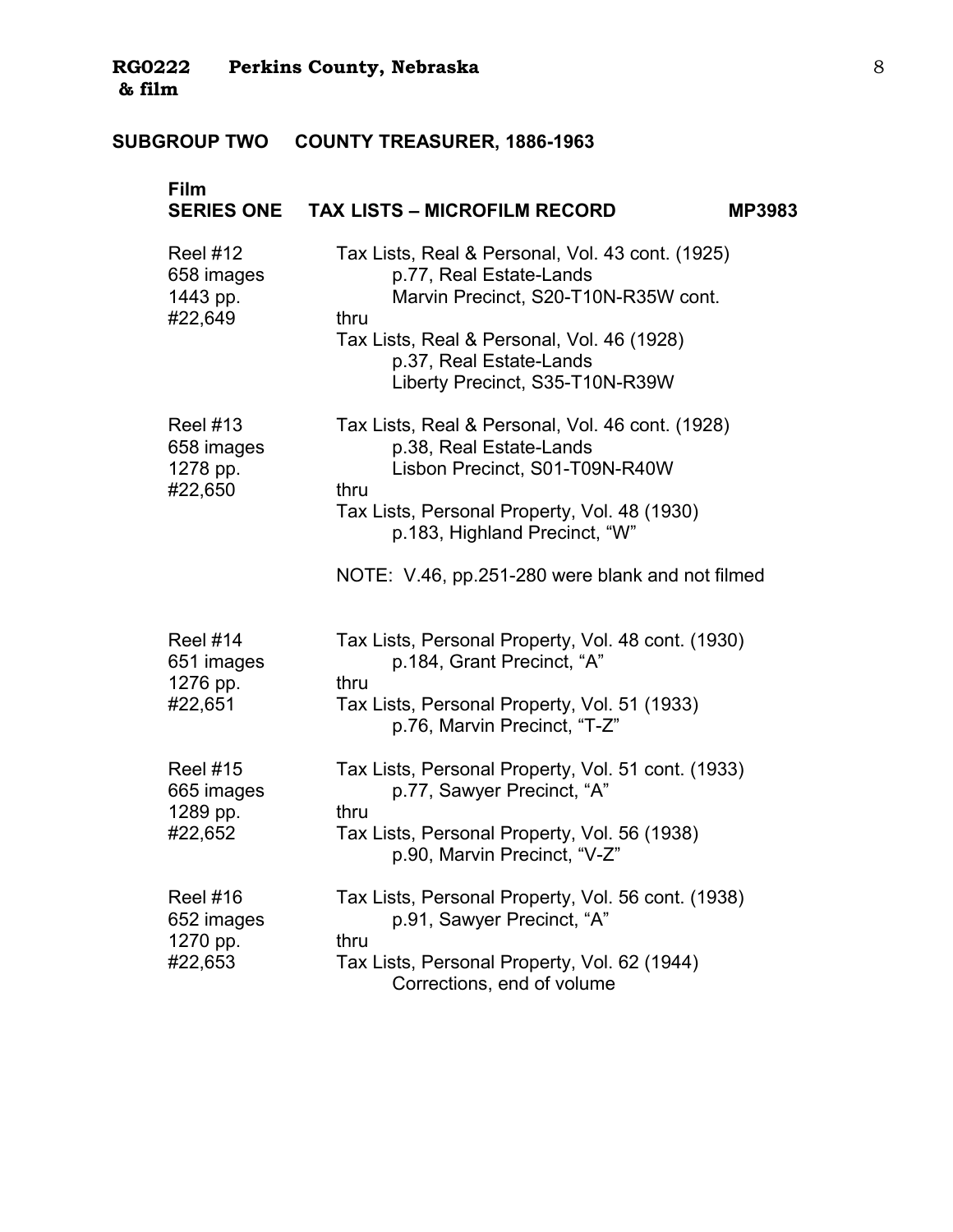| Film<br><b>SERIES ONE</b>                            | <b>TAX LISTS - MICROFILM RECORD</b>                                                                       | <b>MP3983</b> |
|------------------------------------------------------|-----------------------------------------------------------------------------------------------------------|---------------|
| <b>Reel #17</b><br>641 images<br>1241 pp.<br>#22,654 | Tax Lists, Personal Property, Vol. 63 (1945)<br>p.1, Eckery Precinct, "A"<br>thru                         |               |
|                                                      | Tax Lists, Personal & Motor Vehicle, Vol. 67 (1949)<br>p.199, Woodson Precinct, "Rosentrater"             |               |
|                                                      | NOTE: Motor Vehicle/Personal begins v.67, frame #433                                                      |               |
| <b>Reel #18</b><br>653 images<br>1212 pp.<br>#22,656 | Tax Lists, Personal and Motor Vehicle, Vol. 67 cont. (1949)<br>p.200, Woodson Precinct, "Russell"<br>thru |               |
|                                                      | Tax Lists, Personal and Motor Vehicle, Vol. 70 (1952)<br>p.14, Highland Precinct, "Wood"                  |               |
| <b>Reel #19</b><br>670 images<br>1372 pp.<br>#22,657 | Tax Lists, Personal and Motor Vehicle, Vol. 70 cont. (1952)<br>p.1, Grant Precinct, "A"<br>thru           |               |
|                                                      | Tax Lists, Personal Property, Vol. 74 (1956)<br>p.12, Grant Precinct, "H-J"                               |               |
|                                                      | NOTE: Starting V.70, page numbering starts with<br>p.1 for each precinct                                  |               |
| <b>Reel #20</b><br>657 images<br>1267 pp.<br>#22,658 | Tax Lists, Personal Property, Vol. 74 cont. (1956)<br>p.13, Grant Precinct, "K"<br>thru                   |               |
|                                                      | Tax Lists, Personal Property, Vol. 79 (1961)<br>p.3, Elsie Precinct, "M-P", Phillips                      |               |
|                                                      | NOTE: V.74-80 page numbering restarts at p.1 for<br>Each precinct                                         |               |
| <b>Reel #21</b><br>456 images                        | Tax Lists, Personal Property, Vol. 79 cont. (1961)<br>p.4, Elsie Precinct, "Po"<br>thru                   |               |
| 879 pp.<br>#22,659                                   | Tax Lists, Personal Property, Vol. 81 (1963) complete                                                     |               |
|                                                      | NOTE: Remainder of reel see SG2, Series Four                                                              |               |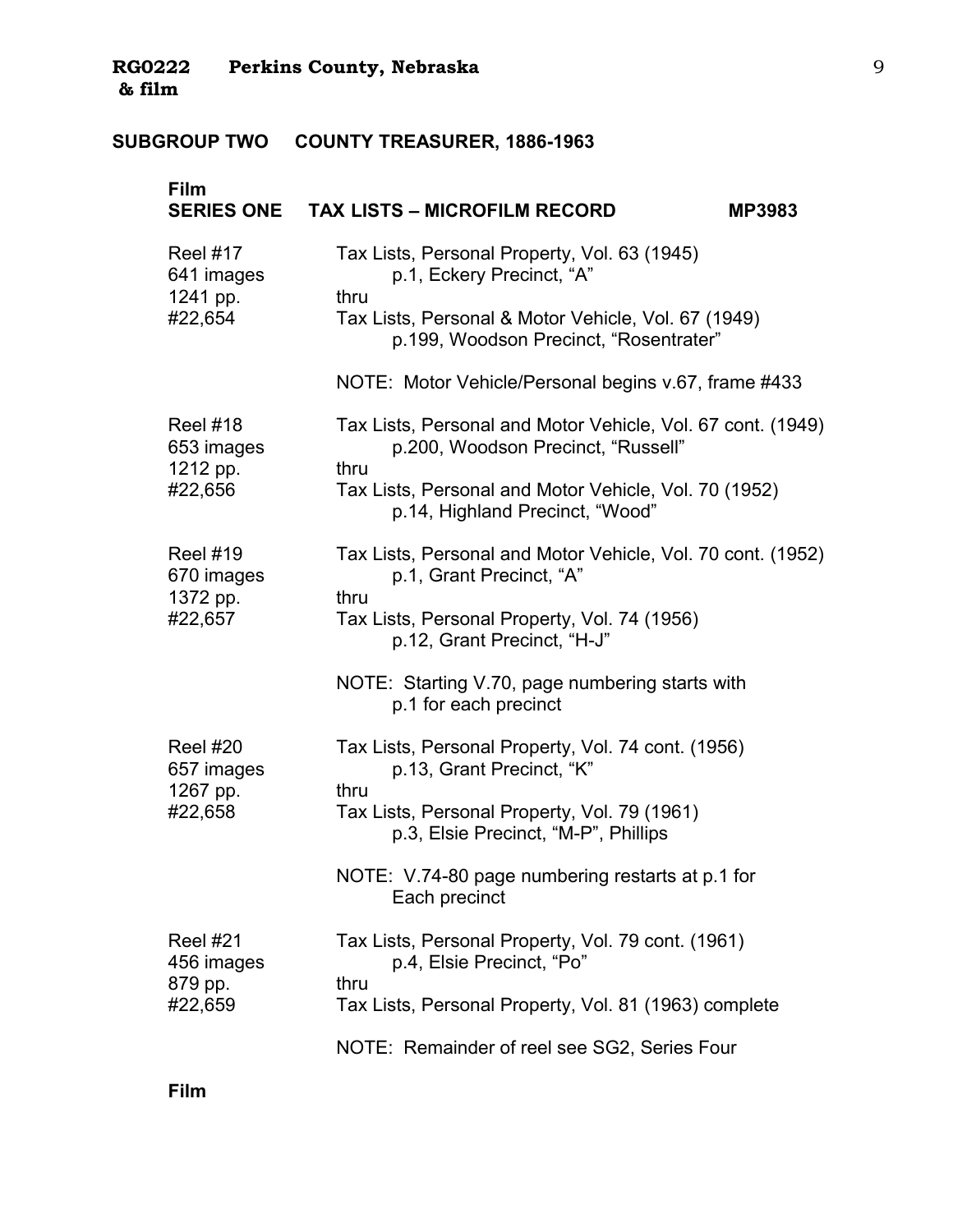# **SERIES TWO DELINQUENT TAX LISTS, 1900 & prior**

Vol. 1 1900 & prior (see vol. 17, Series 1, reel #4)

#### **SERIES THREE TAX SALE & REDEMPTION RECORDS**

Vol. 1 Tax Sale Book #1, 1888-1912 For delinquent taxes, 1887-1904

#### **Film** �

# **SERIES FOUR MOTOR VEHICLE TAX LISTS, 1935-1951**

| Vol. 1 | Motor Vehicle Tax List Vol. 82 on microfilm | 1935-1936 |
|--------|---------------------------------------------|-----------|
| Vol. 2 | Motor Vehicle Tax List Vol. 83 on microfilm | 1937-1938 |
| Vol.3  | Motor Vehicle Tax List Vol. 84 on microfilm | 1939-1940 |
| Vol. 4 | Motor Vehicle Tax List Vol. 85 on microfilm | 1941-1942 |
| Vol. 5 | Motor Vehicle Tax List Vol. 86 on microfilm | 1943-1944 |
| Vol. 6 | Motor Vehicle Tax List Vol. 87 on microfilm | 1945-1946 |
| Vol. 7 | Motor Vehicle Tax List Vol. 88 on microfilm | 1947      |
| Vol. 8 | Motor Vehicle Tax List Vol. 89 on microfilm | 1948      |

NOTE: For Motor Vehicle Tax lists, 1949-1951, see Personal Tax � Lists for those years in Series One.

| <b>Reel #21</b> | Motor Vehicle Tax List Vol. #1 (82), 1935-1936                               |
|-----------------|------------------------------------------------------------------------------|
| Frame #457      | thru                                                                         |
| 195 images      | Motor Vehicle Tax List Vol.#2 (83), 1937-1938                                |
| #22,659         | p.5, Eckery Precinct, "S-W"                                                  |
| <b>Reel #22</b> | Motor Vehicle Tax List Vol. #2 (83) cont., 1937-1938                         |
| 745 images      | p.6, Grace-Venango Precinct, "A-H"                                           |
| 1490 pp.        | thru                                                                         |
| #22,660         | Motor Vehicle Tax List Vol. #6 (87), 1946<br>p.84, Grace Precinct, "K"       |
| <b>Reel #23</b> | Motor Vehicle Tax List Vol. #6 (87) cont. (1946)                             |
| 297 images      | p.85, Grace Precinct, "L"                                                    |
| 285 pp.         | thru                                                                         |
| #22,662         | Motor Vehicle Tax List Vol. #8 (89), 1948<br>Complete, ends Corrections 1948 |

#### **SERIES FIVE SPECIAL ASSESSMENTS**

The State Archives does not have any special assessment volumes in Storage for paving, sewer, etc.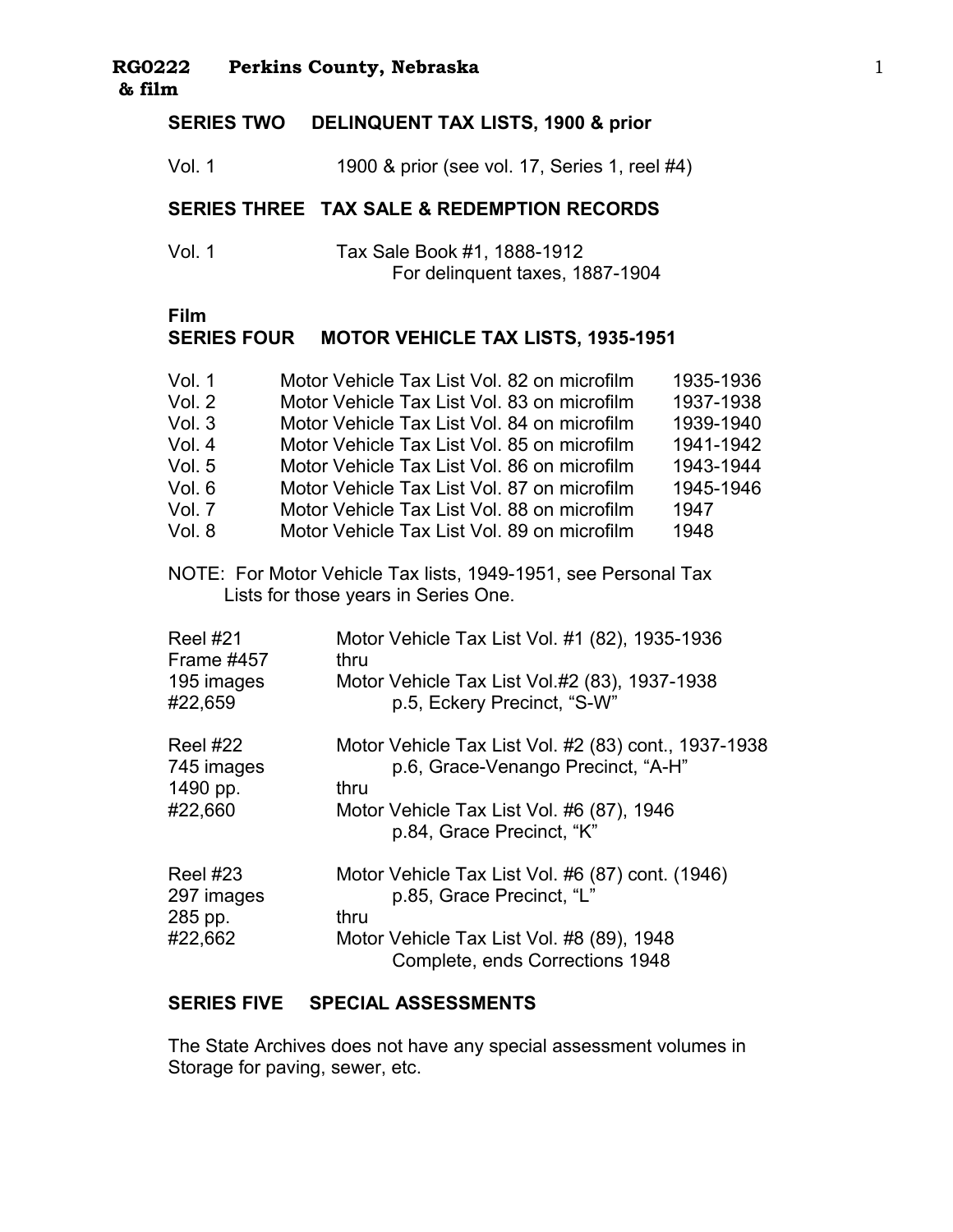#### **SERIES SIX SCHOOL LAND LEDGERS, 1886-1916**

- Vol. #1 School Land Ledger #1 #1 (11/5/1886-3/19/1890) thru #40 (7/14/1892-1/1/1895), and #1 (2/26/1886-1/1/1908) thru #806 (4/19/1890-1/1/1907) �
- Vol. #2 School Land Ledger #2 #1 (7/1/1908-1/1/1926) thru #872 (7/1/1908-7/11/1916) �

#### **SUBGROUP THREE COUNTY BOARD OF COMMISSIONERS**

# **Film** �

#### **SERIES ONE COUNTY BOARD PROCEEDINGS, 1888-1975**

| Vol. #1 | Minutes, p.1, Jan. 27, 1888 - p.589, Dec. 21, 1894 |
|---------|----------------------------------------------------|
| Vol. #2 | Minutes, 1895-1906 (missing)                       |
| Vol. #3 | Minutes, p.1, Jan. 8, 1907 – p.600, July 19, 1933  |
| Vol. #4 | Minutes, p.1, July 5, 1933 – p.713, June 26, 1950  |
| Vol. #5 | Minutes, p.1, July 11, 1950 - p.701, Jan. 7, 1964  |
| Vol. #6 | Minutes, p.1, July 1, 1963 – p.685, June 16, 1975  |

#### **Film MP2171 SERIES ONE COUNTY BOARD PROCEEDINGS – MICROFILM RECORD**

NOTE: Microfilmed for the county in 1975, microfilm copied from Security microfilm held for Perkins County.

| Reel #1    | Commissioners Proceedings, Vol. #1                         |
|------------|------------------------------------------------------------|
| 720 images | p.1, January 27, 1888                                      |
| 1438 pp.   | thru                                                       |
| SF05089    | Commissioners Proceedings, Vol. #3<br>p.209, June 28, 1938 |
|            | NOTE: Commissioners Proceedings start as item #2 on        |

This reel. Reel starts with Misc. Book 35 (1974-75)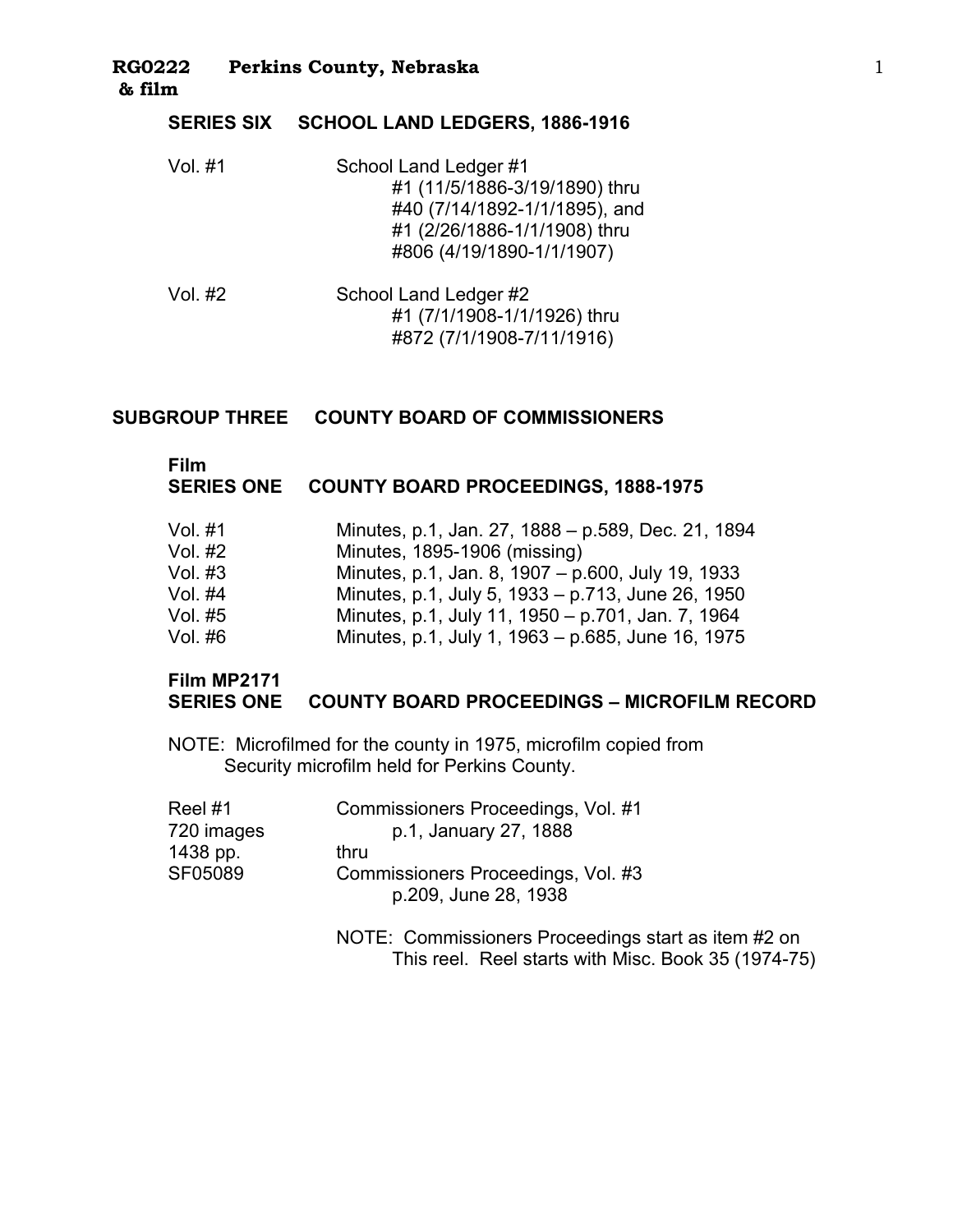# **SUBGROUP THREE COUNTY BOARD OF COMMISSIONERS**

| Film MP2171<br><b>SERIES ONE</b>             | <b>COUNTY BOARD PROCEEDINGS - MICROFILM RECORD</b>                                                                                        |
|----------------------------------------------|-------------------------------------------------------------------------------------------------------------------------------------------|
| Reel #2<br>801 images<br>1602 pp.<br>SF05090 | Commissioners Proceedings, Vol. #3 cont.<br>p.210, July 12, 1935<br>thru<br>Commissioners Proceedings, Vol. #5<br>p.397, January 12, 1971 |
| Reel #3<br>144 images<br>288 pp.<br>SF05091  | Commissioners Proceedings, Vol. #5 cont.<br>p.398, January 12, 1971<br>thru<br>Commissioners Proceedings, Vol. #5<br>p.685, June 16, 1975 |

## **SUBGROUP FOUR COUNTY CLERK, 1888-1986**

| Film<br><b>SERIES ONE</b> | <b>MARRIAGE RECORDS, 1888-1993</b>                                                                                                 |
|---------------------------|------------------------------------------------------------------------------------------------------------------------------------|
| V.01                      | Marriage Record (1888-1911), indexed<br>p.1 (Samuels-Lozier), Feb. 21, 1888<br>thru<br>p.432 (Seifer-Wieland), June 22, 1911       |
| V.02                      | Marriage Record (1911-1923), indexed<br>p.1 (#433), Fosbinder-Peak, Aug. 26, 1911<br>thru<br>p.307 (Pearson-Adamson), July 9, 1923 |
| V.03                      | Marriage Record (1923-1942), indexed<br>p.1 (Wilder-Thienen), Aug. 4, 1923<br>thru<br>p.606 (Schwartz-Beier), Jan. 31, 1942        |
| V.04                      | Marriage Record (1942-1966), indexed<br>p.1 (Black-Hegwood), Feb. 28, 1942<br>thru<br>p.700 (Pollard-Smyth), Nov. 27, 1966         |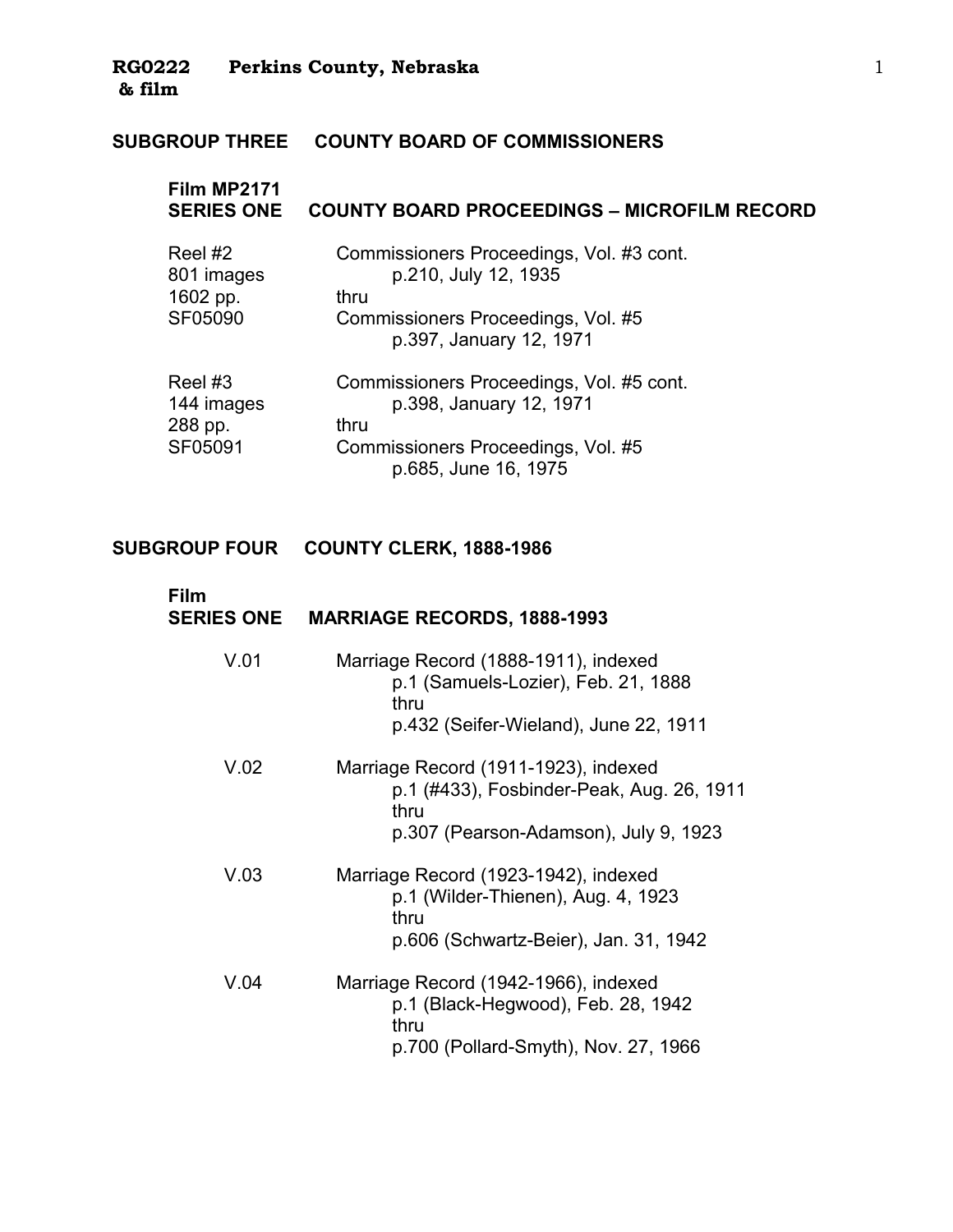#### **SUBGROUP FOUR COUNTY CLERK, 1888-1986** �

# **Film SERIES ONE MARRIAGE RECORDS, 1888-1993** V.05 Marriage Record (1966-1986), indexed p.1 (Schrotberger-Griffiths), Nov. 25, 1966 thru p.569 (Carlson-Deaver), Nov. 15, 1986 V.06 � Marriage Record (1987-1993), indexed #87-74-00001 (Nightengale-Wedel), Apr. 1, 1987 thru #93-74-128 (Murray-Patrick), Dec. 31, 1993

#### **film MARRIAGE RECORDS – MICROFILM RECORD**

| Reel #1                                     | Item #1 - Marriages, Vol. #1 (1888-1911)                                                                                                                                    |
|---------------------------------------------|-----------------------------------------------------------------------------------------------------------------------------------------------------------------------------|
| 697 images                                  | index, and p.1 (Samuels-Lozier), Feb. 21, 1888                                                                                                                              |
| 1393 pp.                                    | thru                                                                                                                                                                        |
| #26,722                                     | Item #3 – Marriages, Vol. #3 (1923-1942)                                                                                                                                    |
| <b>GSU Project</b>                          | p.55 (Messer-Copeland), Dec. 5, 1927                                                                                                                                        |
| Reel #2                                     | Item #1 – Marriages, Vol. #3 cont. (1923-1942)                                                                                                                              |
| 830 images                                  | p.55 (Messer-Copeland), Dec. 5, 1927                                                                                                                                        |
| 1493 pp.                                    | thru                                                                                                                                                                        |
| #26,723                                     | Item ## - Marriages, Vol. #5 (1966-1986)                                                                                                                                    |
| <b>GSU Project</b>                          | p.115 (Kennicutt-Loomis), Feb. 11, 1971                                                                                                                                     |
| Reel #3<br>331 images<br>662 pp.<br>#26,724 | Item #1 - Marriages, Vol. #5 cont. (1966-1986)<br>p.115 (Kennicutt-Loomis), Feb. 08, 1971<br>thru<br>Item #2 – Marriages, Vol. #6 (1987-1993)<br>#94-74-128 (Dec. 31, 1993) |

#### **film** �

#### **SERIES TWO ELECTION RECORDS, 1888-1974**

| V.01 | Abstracts of Votes Cast (General & Primary) |
|------|---------------------------------------------|
|      | February 28, 1888 – Nov. 8, 1910            |
| V.02 | Abstracts of Votes Cast (General & Primary) |
|      | August 15, 1911 – Nov. 12, 1928             |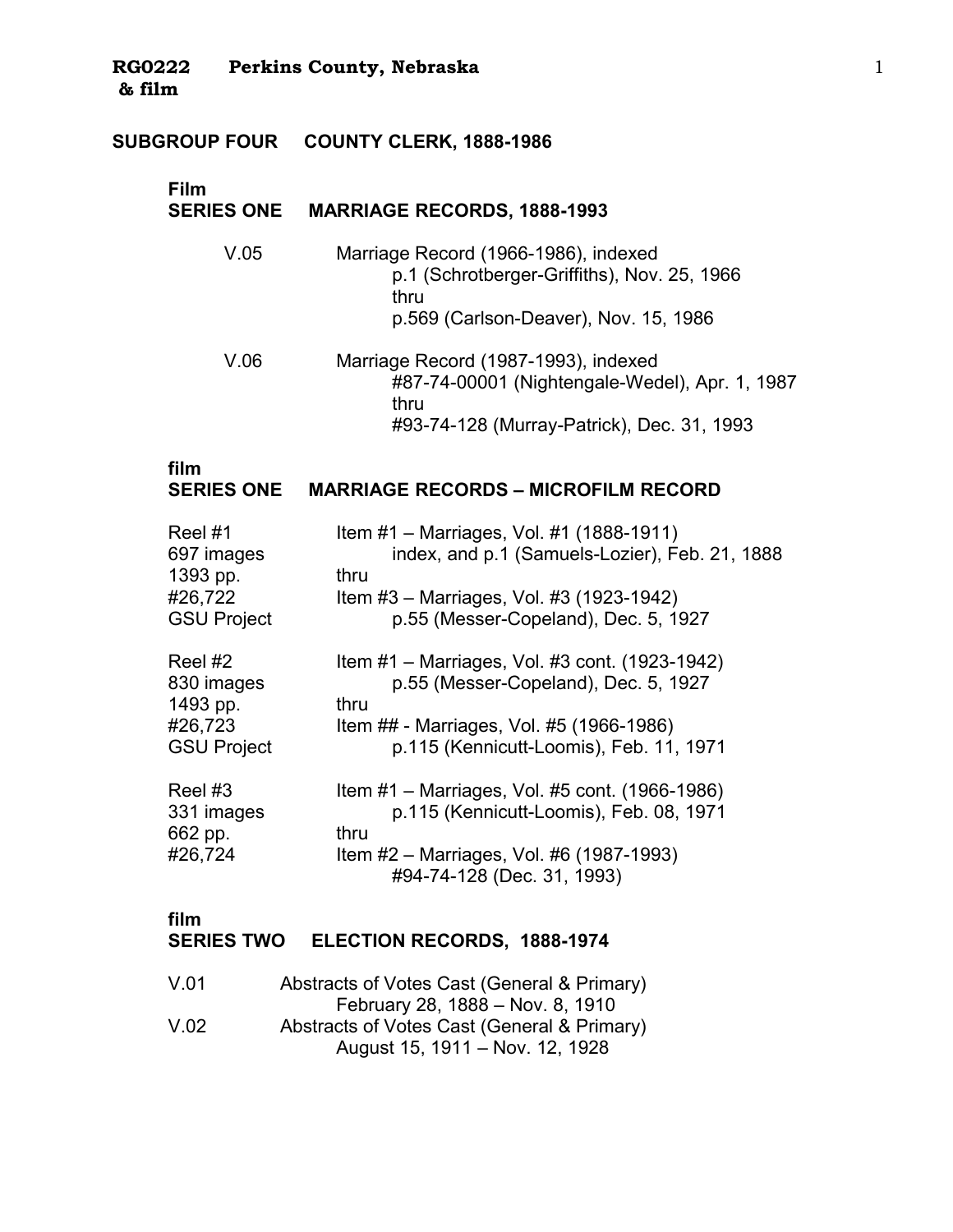#### **SUBGROUP FOUR COUNTY CLERK, 1888-1986**

#### **film SERIES TWO ELECTION RECORDS, 1888-1974**

| V.03 | Abstracts of Votes Cast (General & Primary) |
|------|---------------------------------------------|
|      | August 12, 1930 – Nov. 6, 1964              |
| V.04 | Abstracts of Votes Cast (General & Primary) |
|      | May 13, 1966 – Nov. 7, 1974                 |

#### **Film ELECTION RECORDS – MICROFILM RECORD MP2191**

**NOTE:** Entries are alpha by precinct and within precincts

| Reel #1     | Abstracts of Votes Cast, Vol. #1, p.1 |
|-------------|---------------------------------------|
| 824 frames  | County Seat Election, Feb. 28, 1888   |
| 701 pp.     | thru                                  |
| <b>NSHS</b> | Abstracts of Votes Cast, Vol. #3      |
| #15,364     | General Election, November 6, 1964    |
|             |                                       |

NOTE: V.2, end of reel, loose documents 1952-1964 Including non-political primary and PPD's 1952

| Reel #2     | Abstracts of Votes Cast, Vol. #3 (cont) |
|-------------|-----------------------------------------|
| 175 frames  | General Election, November 6, 1964      |
| 180 pp.     | thru                                    |
| <b>NSHS</b> | Abstracts of Votes Cast, Vol. #4        |
| #15,365     | General Election, Nov. 7, 1974          |

#### **SERIES THREE BOND RECORDS**

The Archives does not have any officials bond registers or Municipal or school bond records.

#### **SERIES FOUR PROFESSIONAL REGISTERS**

The Registers for licensing of professional (doctors, nurses, embalmers, Optometrists, etc.) remain at the county courthouse.

## **SERIES FIVE BRAND AND ESTRAY RECORDS**

The Archives does not have any brand records for Perkins county, Including estray and bounty records.